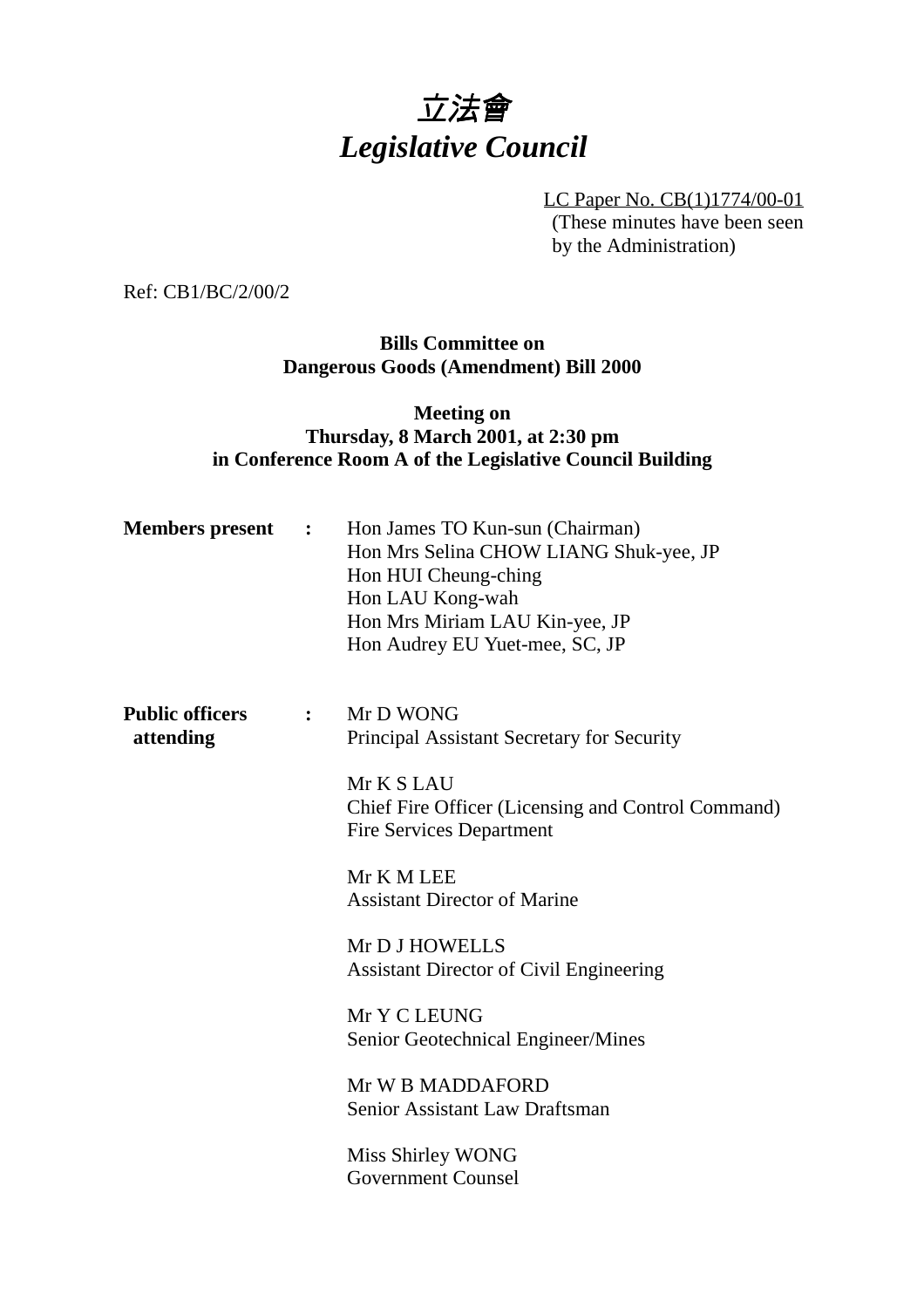|                                    |                  | Miss LEE Choy-mei<br><b>Assistant Secretary for Security</b>                                                                                                                                        |
|------------------------------------|------------------|-----------------------------------------------------------------------------------------------------------------------------------------------------------------------------------------------------|
| <b>Attendance by</b><br>invitation | $\ddot{\bullet}$ | Park'N Shop                                                                                                                                                                                         |
|                                    |                  | Mr Logan TAYLOR<br><b>Chief Executive Officer</b><br>and Chairman of Government Regulations Subcommittee<br>$\&$<br><b>Executive Committee Member of</b><br>Hong Kong Retail Management Association |
|                                    |                  | Mr Keith BARTLETT<br><b>Supply Chain Director</b>                                                                                                                                                   |
|                                    |                  | The Dairy Farm Co Ltd - Wellcome                                                                                                                                                                    |
|                                    |                  | Mr Jeff SHAW<br><b>Chief Executive Officer</b><br>and Executive Committee Member of<br>Hong Kong Retail Management Association                                                                      |
|                                    |                  | Mr David BOUND<br><b>Supply Chain Director</b>                                                                                                                                                      |
|                                    |                  | Mr Charlie WOOD<br>Legal Counsel                                                                                                                                                                    |
|                                    |                  | <b>Hong Kong Retail Management Association</b>                                                                                                                                                      |
|                                    |                  | Ms Anita BAGAMAN<br><b>Executive Director</b>                                                                                                                                                       |
| <b>Clerk in attendance :</b>       |                  | Mr Andy LAU<br>Chief Assistant Secretary (1)2                                                                                                                                                       |
| <b>Staff in attendance</b>         | $\ddot{\cdot}$   | Mr Stephen LAM<br><b>Assistant Legal Adviser 4</b>                                                                                                                                                  |
|                                    |                  | Mrs Mary TANG<br>Senior Assistant Secretary (1)2                                                                                                                                                    |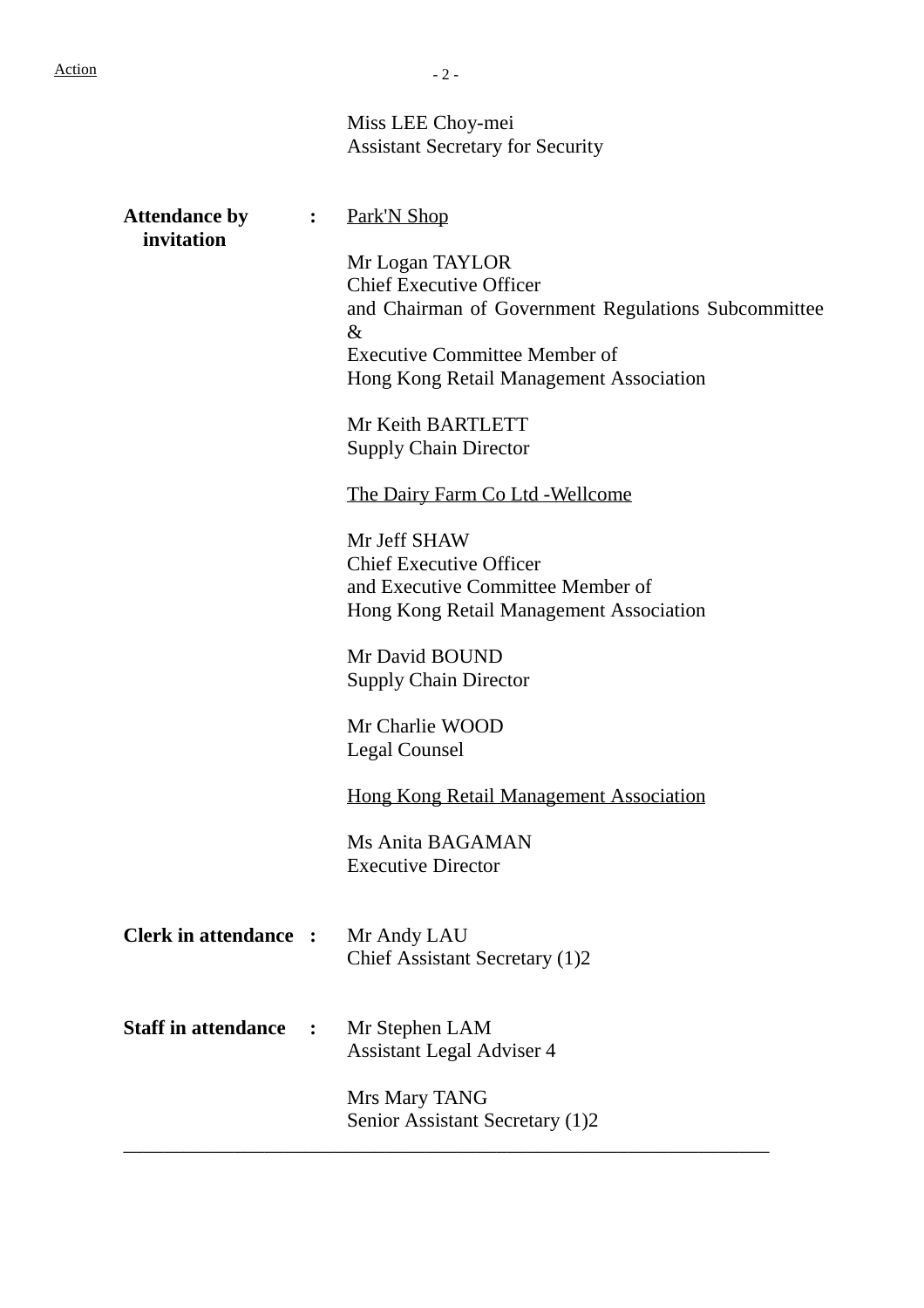# $Action$   $-3 -$ **I Confirmation of minutes of meeting** (LC Paper No CB(1)755/00-01)

The minutes of meeting held on 18 January 2001 were confirmed.

### **II Meeting with the Hong Kong Retail Management Association** (LC Paper No CB(1)531/00-01(02) and CB(1)764/00-01(01))

2. At the invitation of the Chairman, Mr Logan TAYLOR, Chief Executive Officer of Park'N Shop gave a presentation on the views of the Hong Kong Retail Management Association (HKRMA). In gist, he said that HKRMA recommended that clear distinction be made between the control of pure chemicals and consumer products that contained chemicals. He stressed the need for the Administration to consult the retail trade before the introduction of any subsidiary legislation to control the storage and conveyance of consumer products that contained chemicals. He also urged the Fire Services Department (FSD) not to take prosecution actions against the retailers except in cases where there were legitimate safety concerns. A copy of his speech was circulated to members of the Bills Committee under LC Paper No CB(1)764/00-01(01).

3. Mrs Selina CHOW was concerned about the over-regulation of consumer products that contained small quantities of chemicals and enquired whether HKRMA considered that the regulatory regime in Hong Kong was comparable to other developed countries. Mr David BOUND, Supply Chain Director, the Dairy Farm Co Ltd, Wellcome said that HKRMA had compared the regulatory regime between Hong Kong and other countries and found that the levels of exempted quantities for storage of consumer products that contained chemicals in overseas countries far exceeded those in Hong Kong. Mr Keith BARTLETT, Supply Chain Director, Park'N Shop added that the exempted quantity for naphthalene was 50 kilograms in Hong Kong as compared to 3,000 kilograms in Japan. Furthermore, the storage of naphthalene in Japan was not prohibited and retailers needed only to notify the fire services departments. As for Australia, the levels of exempted quantities were significantly higher and in some cases, no limit had been set for the retailers.

4. As regards Mrs CHOW's further enquiry on whether HKRMA was aware of any overseas regulations imposed on retailers for the storage of consumer products that contained chemicals, Mr BARTLETT said that the Association was not sure whether retailers were regulated overseas. Ms Audrey EU enquired if the problem of control rested with quantity and if so, whether the setting of higher levels of exempted quantities would resolve the problem. She also enquired if packaged consumer products were in fact less dangerous. Mr BARTLETT said that the problem related to both quantity and the inherent differences between bulk chemicals and packaged consumer products. He stated for example that naphthalene had a different flash point when it was in powder form. He showed members some household items which when stored in cans would have different properties as compared to storage in raw form. He questioned the need to set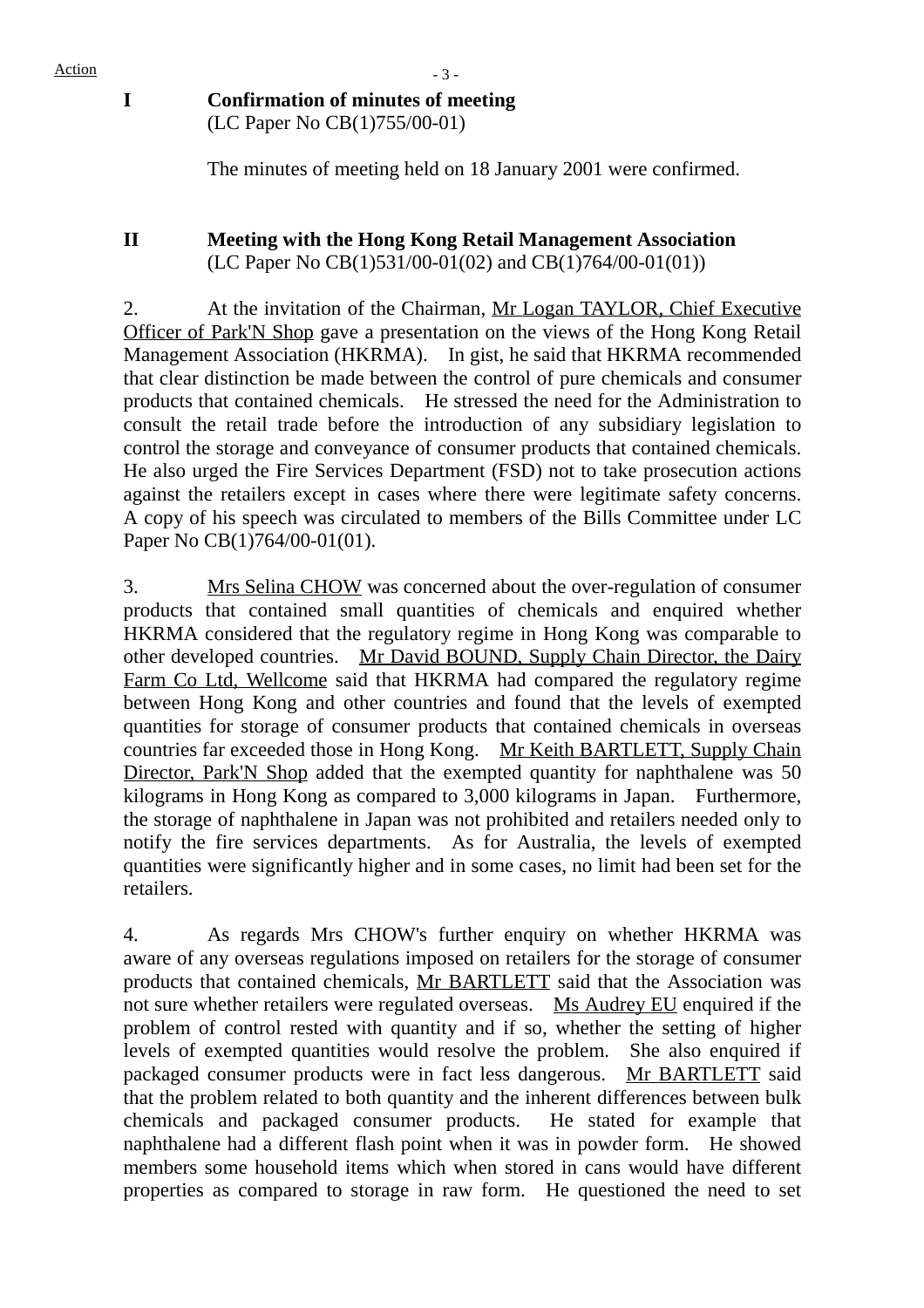exemption limits on consumer products with low concentrations of chemicals since these were designed to be used in domestic premises and were inherently less dangerous than bulk chemicals.

5. Referring to the submission from HKRMA regarding the prosecution of retailers for violation of storage requirements under the existing Dangerous Goods Ordinance (DGO), Mrs Miriam LAU asked HKRMA if its concerns were not only on the proposed amendments under the Bill, but also on the existing provisions of the Ordinance. Mr Logan TAYLOR said that HKRMA sought to amend the legislation and called for a moratorium on the prosecution actions against excessive storage of consumer products that contained chemicals, pending a review of the legislation with reference to the operational requirements of the retail trade. He said that as retailers were required to maintain a certain level of stock to satisfy the need of consumers and having regard to the limited number of licensed warehouses in Hong Kong, retailers might have difficulties in meeting the requirements for the control of dangerous goods (DGs) in consumer pack as provided for in the legislation. He affirmed in response to Mrs LAU that it was only recently that the prosecution action had taken place more vigilantly.

6. Mrs Selina CHOW drew members' attention to an earlier submission from a retailer who asserted that prosecution action was taken unreasonably. The retailer informed that such action had not been taken in the past and was taken only recently. She said that the retail trade was concerned about the recent prosecution actions taken and had pointed out that the low exemption quantities for consumer products containing DG had posed difficulties of compliance. The retailers had to either stop selling the product or continue to do so at the risk of breaking the law. The Chairman enquired whether the packaging of consumer products would lower the fire and safety hazard and if there was any scientific evidence to support this assumption. Mr TAYLOR said that as the matter had just become a major concern, the retail trade would take time to conduct further research studies. At present, it was still not clear as to which consumer products fell within the scope of the legislation and separate meetings were held with the suppliers to follow up on the matter.

# **III Meeting with the Administration**

# Administration's response to the trade's concerns

7. At the invitation of the Chairman, the Principal Assistant Secretary for Security (PAS/S) briefed members on the Administration's response to the submission of HKRMA which was circulated to the Bills Committee under LC Paper No CB(1) 787/00-01. Responding to HKRMA's allegation that FSD had only recently consulted the retail trade on the impact of DGO, PAS/S said that a territory-wide consultation had been conducted in March 1999. A series of briefing sessions had been held and had been attended by many retailers and suppliers. At these briefing sessions, the Administration had clearly explained the implications of DGO on the trades. FSD had so far also received the Material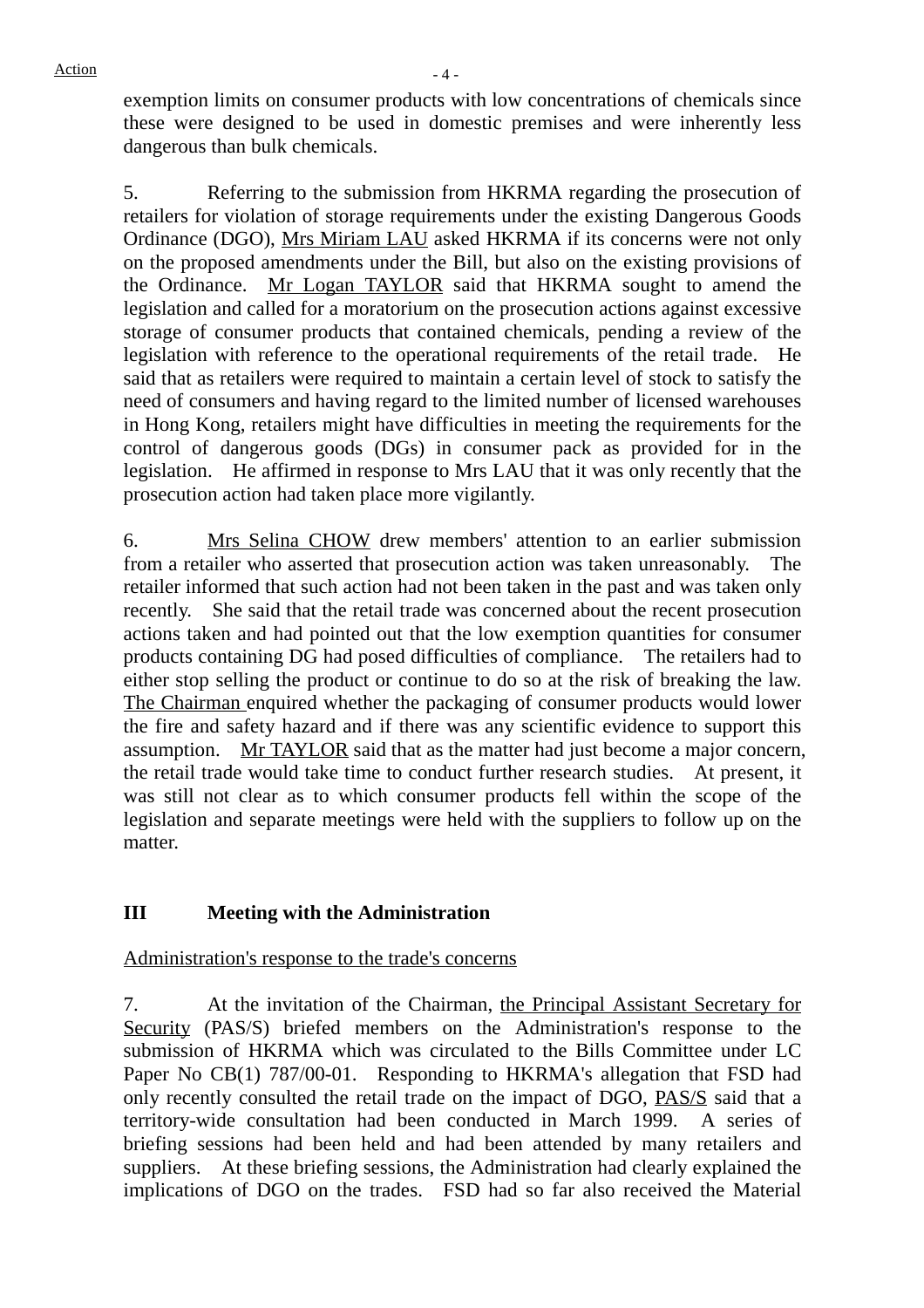Safety Data Sheets (MSDS) in respect of 23 consumer products and it demonstrated that the trade was aware of the Administration's proposal. Following those sessions, FSD had met with representatives of the retail trade and HKRMA to discuss specific issues of mutual concern in the drafting of the subsidiary legislation so that a right balance between protecting public safety and facilitating legitimate business could be achieved.

8. As regards the trade's concern about recent prosecution actions, PAS/S said that according to FSD, there had been four recent prosecution cases, and actions were taken in response to reports to FSD. In one case, the amount of naphthalene mothballs stored amounted to 225,000 kilograms, which was much higher than the current exempted quantities. FSD would take into account all circumstances of the case before prosecution action was taken, and would seek advice from the Secretary of Justice when in doubt. It remained the intention of the Administration to raise the current levels of exempted quantities and to take into account the difficulty of the retail trade in finalizing the subsidiary legislation to be introduced.

9. On the trade's concern that a number of dangerous goods found in consumer packs might be inadvertently caught by DGO, PAS/S advised that for bleach containing more than a certain concentration of chlorine making the product classified as a DG in the International Maritime Dangerous Goods (IMDG) Code, there was a need to follow the proper recommendations in accordance with the Code to ensure safety. However, if the bleach was individually packed as consumer products, the control measures in the retail aspect should be considered separately. The Administration would take into account the operational difficulties of the retail trade before finalizing the subsidiary legislation. He assured members that the proposals would be submitted to the Security Panel for consideration before introducing them to the Executive Council.

#### Consultation with the trade

10. Noting the serious implications of the proposed amendments to DGO, Mr HUI Cheung-ching asked if the Administration had specifically consulted the retail trade. **PAS/S** said that there had been a public consultation exercise conducted in March 1999 and invitations were extended to relevant trades including the retail trade to participate in forums organized by the Administration. He added that as the Administration was in the process of formulating the controlling measures for DG which would be set out in the subsidiary legislation, the retail trade and other affected trades would be further consulted. CFO(LCC)) said that the DG content of some of the household items like bleach and insecticides were being analyzed. It was estimated that there would be about twenty items of household goods which would fall within the scope of DGO.

#### Prosecution statistics

11. Referring to the conviction and fine statistics for 1993-2000 at Annex A of LC Paper No CB(1)764/00-01(02), Ms Audrey EU noted that there had been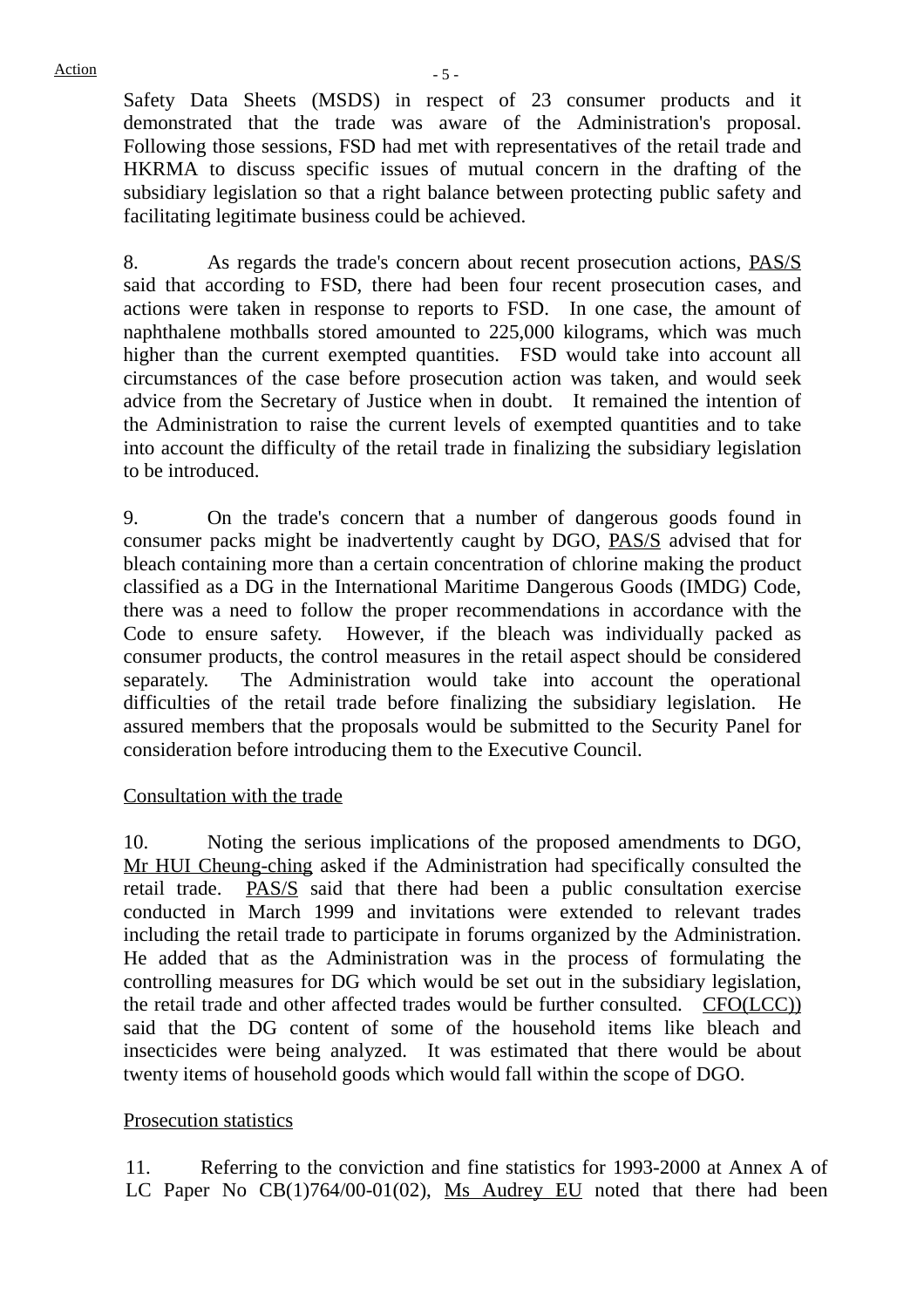convictions in the past against storage of DG without valid licence. She enquired whether these convictions were only directed against bulk storage and if there were any convictions against the retail trade. PAS/S said that he did not have the information at hand but would arrange for the said information to be provided to members after the meeting.

Admin.

Admin. 12. Noting that DGO was enacted in 1956, Mrs Selina CHOW expressed concern that the Administration had been using an outdated legislation to prosecute the retail trade. She was dissatisfied that prosecution action was taken against the trade despite no immediate threat to public safety was posed. She sought clarification on whether prosecution actions had not been taken before but was only taken recently. The Chief Fire Officer (Licensing and Control Command) (CFO(LCC)) said that as enforcement agencies, FSD had to adhere to the law and take prosecution action as necessary. There had been a few recent cases where the retailers were convicted and fined between \$2,000 and \$3,000 for excessive storage of DG without a licence, ranging from 864 to 22,500 kilograms. FSD had all along been enforcing DGO since its enactment in 1956. The Chairman enquired if the recent prosecution actions were taken because of safety considerations. CFO(LCC) affirmed that this was the case, adding that as naphthalene was a flammable solid and a strong supporter of combustion, its excessive storage would give rise to fire hazard. In response to the Chairman, the Administration agreed to provide the prosecution statistics for the past three years.

> 13. Mrs CHOW further enquired if there were any differences between DG found in bulk and in consumer packs. CFO(LCC) said that as the inherent risk of storage of DG in individual consumer pack might be less than those in raw form, the Administration would take this into account in determining the exempted quantities for DG.

# Overseas experience in the application of IMDG code

14. Responding to Ms Audrey EU on the overseas experience in the application of the IMDG code, PAS/S said that while the IMDG code provided for recommendations in respect of control over DG, countries adopting the IMDG code had implemented different systems in their control of DG. A licensing system was adopted in Hong Kong. In general the legislation did not draw a distinction between DG stored in bulk or in consumer packs. Whether such distinction should be drawn remained a matter which had to be resolved.

15. Through the Chair, Mr Charlie WOOD, Legal Counsel of the Dairy Farm Co LTD said that there appeared to be a lack of knowledge about overseas practice like the United Kingdom, Australia and United States in the control of DG. He said that since the Administration had acknowledged that the exempted quantities for some DG were too low, HKRMA would request that it should exercise discretion in taking prosecution action against the retailers. PAS/S said that the study of overseas legislation on the control of DG was conducted as part of the review of DGO. A Regulatory Impact Assessment was conducted on the proposed amendments to DGO and its subsidiary legislation. The consultants employed for the Assessment had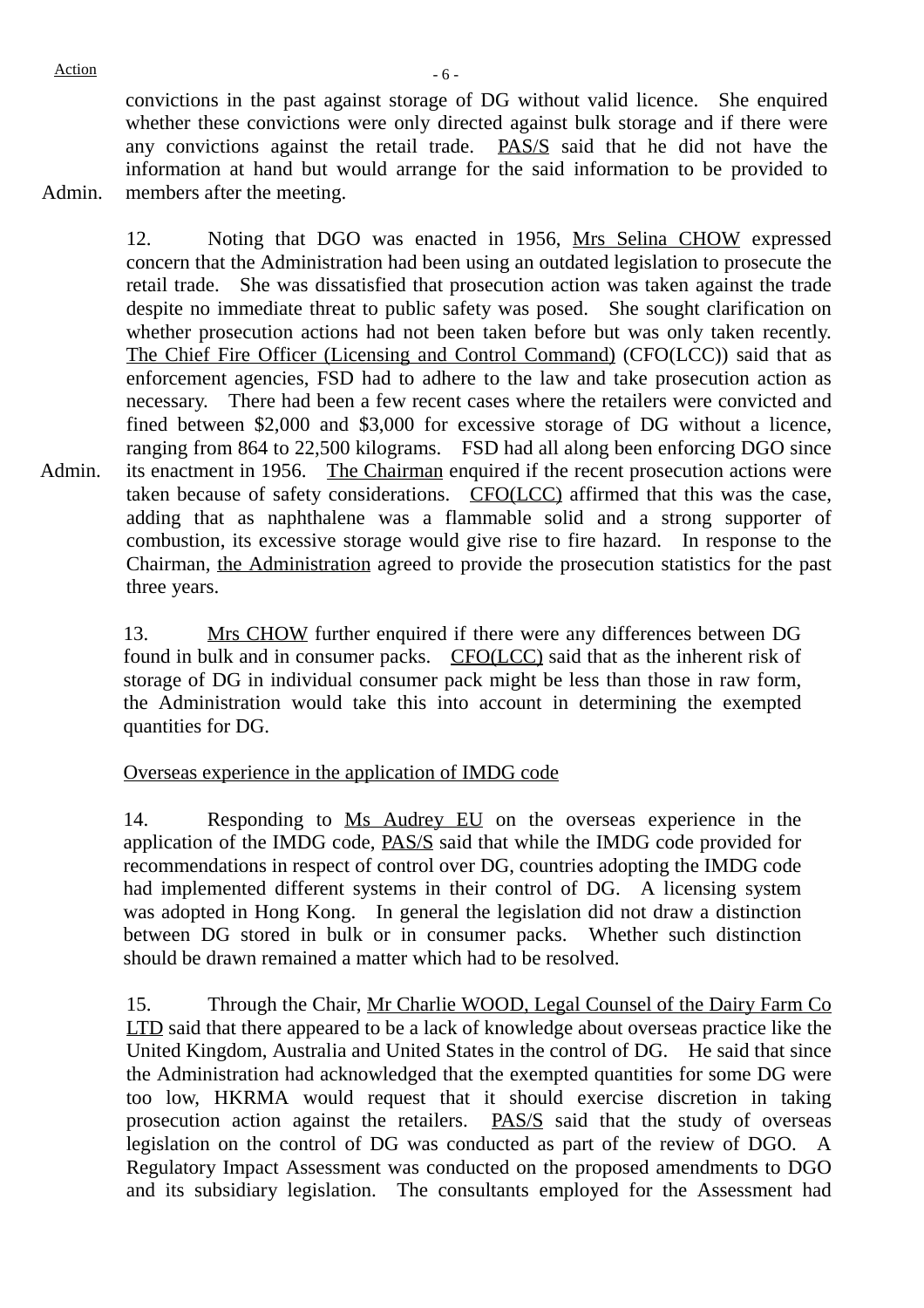Admin.

performed a research study on the overseas practice in the control of DG and the proposed amendments before members had taken into account the outcome of the study with adaptation to suit local circumstances. In response to Mrs Selina CHOW, the Administration would draw comparison between the system of control and legislative framework in Hong Kong and overseas countries.

#### Defence provisions

16. Ms Audrey EU was concerned that since an overseas supplier of consumer goods containing DG might not be aware of the need for compliance of IMDG code through the furnishing of MSDS, it might be necessary to consider the introduction of a due diligence defence provision in relation to section 6 of the principal ordinance. PAS/S replied in response that the IMDG Code should be followed strictly for controlling conveyance of DG on board a vessel. He understood that manufacturers of DG in many overseas countries would provide necessary information to the exporters or consignors of DG so that they could make the right declarations in the shipment of goods. The Assistant Director of Marine explained that IMDG code was a broad framework for the control of DG. It set out the classification according to the properties of DG and provided recommendations for their conveyance regarding labeling, packaging, stowage etc. The code itself did not provide for measures for the control of DG. Countries including the Mainland which were signatory parties to the International Maritime Organization had adopted their own system of control over DG. The system of control would also apply to conveyance of DG on land.

17. On Ms EU's request, the Chairman invited representatives of HKRMA to express their views on the inclusion of a due diligence defence provision in the Bill. Mr TAYLOR said that while the retail trade needed to have a better understanding of the IMDG code, it appeared to him that the IMDG code was a broad framework which provided a guide rather than a solution to the control of DG. He said that HKRMA would expect to have more exchanges with the Administration on the control of DG. He also pointed out that apart from the retail trade, decoration and cleaning companies would be affected by the proposed provisions of the Bill on account of their need to keep in stock paints and cleaning agents which were classified as DG. There were other smaller trades and businesses which might not be aware of the implications of the Bill on their business operation. Therefore the impact of the Bill would be beyond the retail trade and would need to be carefully examined. There should be utter clarity in the provisions of control and more work was required before implementing the Bill. PAS/S said that paint (thinner base) was included as an entry in the IMDG code and was classified as a DG. It was therefore necessary to exercise appropriate control over the storage and conveyance of paint, with possible differentiation between paint in bulk and paint in consumer packs.

18. The Senior Assistant Law Draftsman said that provisions for defence of due diligence were provided for in existing section 14 of DGO for contravening section 10 of the same Ordinance. The defence provisions were however not extended to contravention of sections 6,7 or 8 of DGO. It would appear that, as a matter of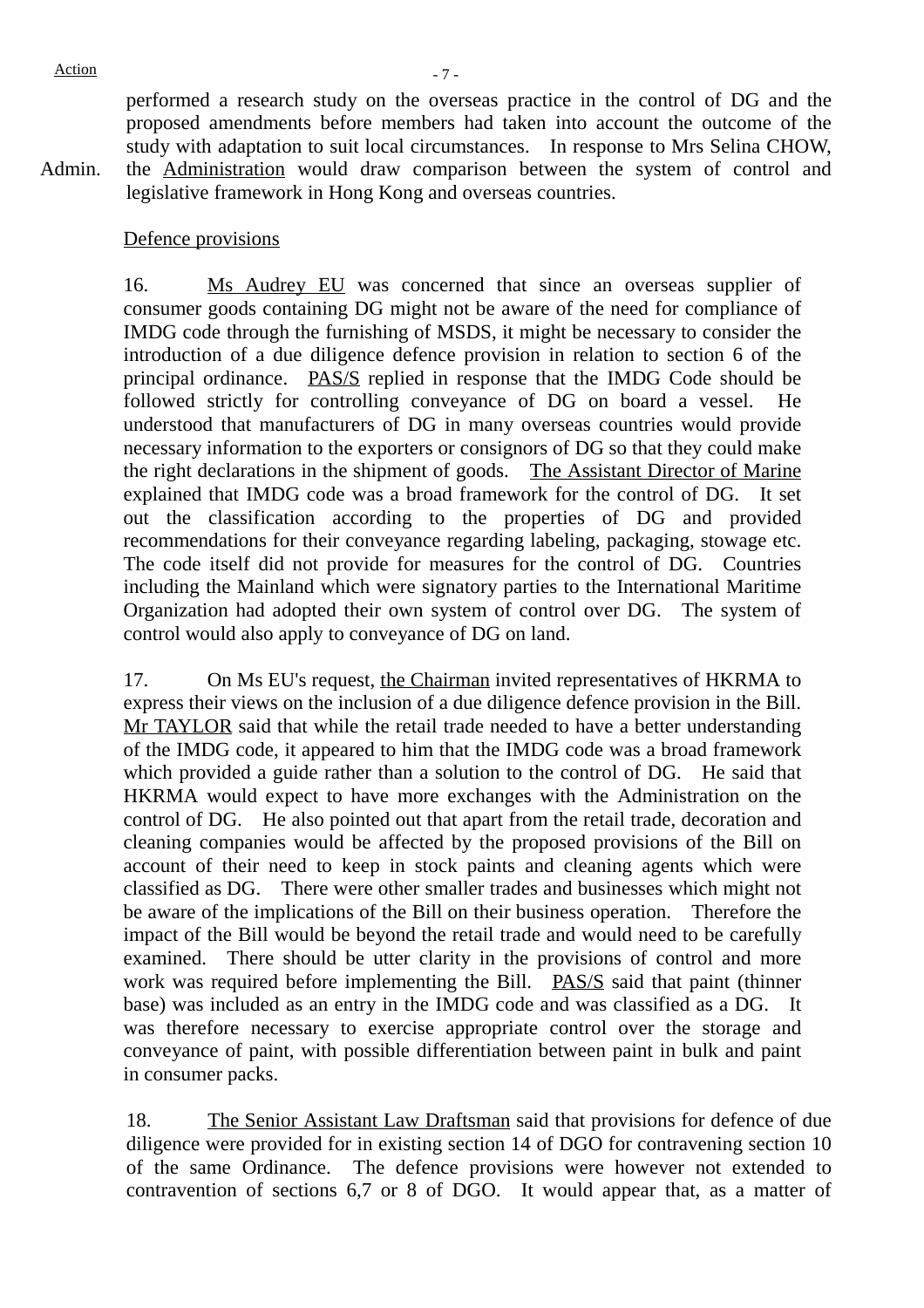Admin.

policy, these sections were not considered appropriate at the time the DGO was enacted. It would not therefore be proper for the Administration to consider introducing defence provisions to other sections of DGO at this stage as this might create loopholes. However, consideration could be given to introducing defence provisions in the subsidiary legislation against specific offences. PAS/S added that as there was strict liability in some of the offences which affected public safety, the introduction of defence provisions would not be considered appropriate. He agreed with the Chairman on the need to review the exempted quantities for DG such that the affected trades and the public would not be unnecessarily caught by the law. At the request of Chairman, the Administration would inform members of its stance on the need for introducing a due diligence defence provision for the relevant offences under DGO.

#### Storage in raw form vis-à-vis storage in consumer pack

19. Referring to HKRMA's allegation that there was no distinction between the handling of pure chemicals and the handling of consumer goods containing small quantities of DG under the existing DGO, Mrs Miriam LAU enquired whether such was the case. Using the case of chlorine as an example, she enquired whether there were any difference in the control of chlorine in pure form and in diluted form. **PAS/S** said that both chlorine and bleaching powder were classified as DG under existing legislation. According to the health and safety executive guidelines, a bleach which contained not more than 10% of chlorine would not be classified as DG. A survey had been conducted on some twenty commonly used household chemicals including bleach solution. According to the Government Chemist, the bleach solution used commonly by households contained 5% of chlorine and was not classified as DG. He said that consideration would be given to reviewing the level of exempted quantities in respect of household items which were classified as DG.

20. PAS/S further advised that a DG substance in pure form and in diluted form would have different properties and characteristics. They would have different entries in the IMDG code and subject to different control measures. CFO(LCC)) added that pure chlorine in gaseous form was a very dangerous substance and was classified as DG under Category 2 whereas bleach solutions containing 10% or more of chlorine was classified as DG under Category 4. There were threshold limits for chemicals and where necessary, the Government Chemist would be consulted on the exempted quantities. Through the Chair, Mr Keith BARTLETT, Supply Chain Director, Park'N Shop said that he was not aware of the distinction made between chemicals and consumer products containing DG. He was of the view that the exempted quantities under the existing legislation for consumer products containing DG were too low.

21. Mrs Selina CHOW said that the Administration had underestimated the impact of the proposed control on DG on retailers and suppliers engaged in the sale and supply of DG in consumer packs. While she supported that there should be control over DG, she was of the view that these should be targeted on bulk storage that posed safety hazard. She said that members would need to be convinced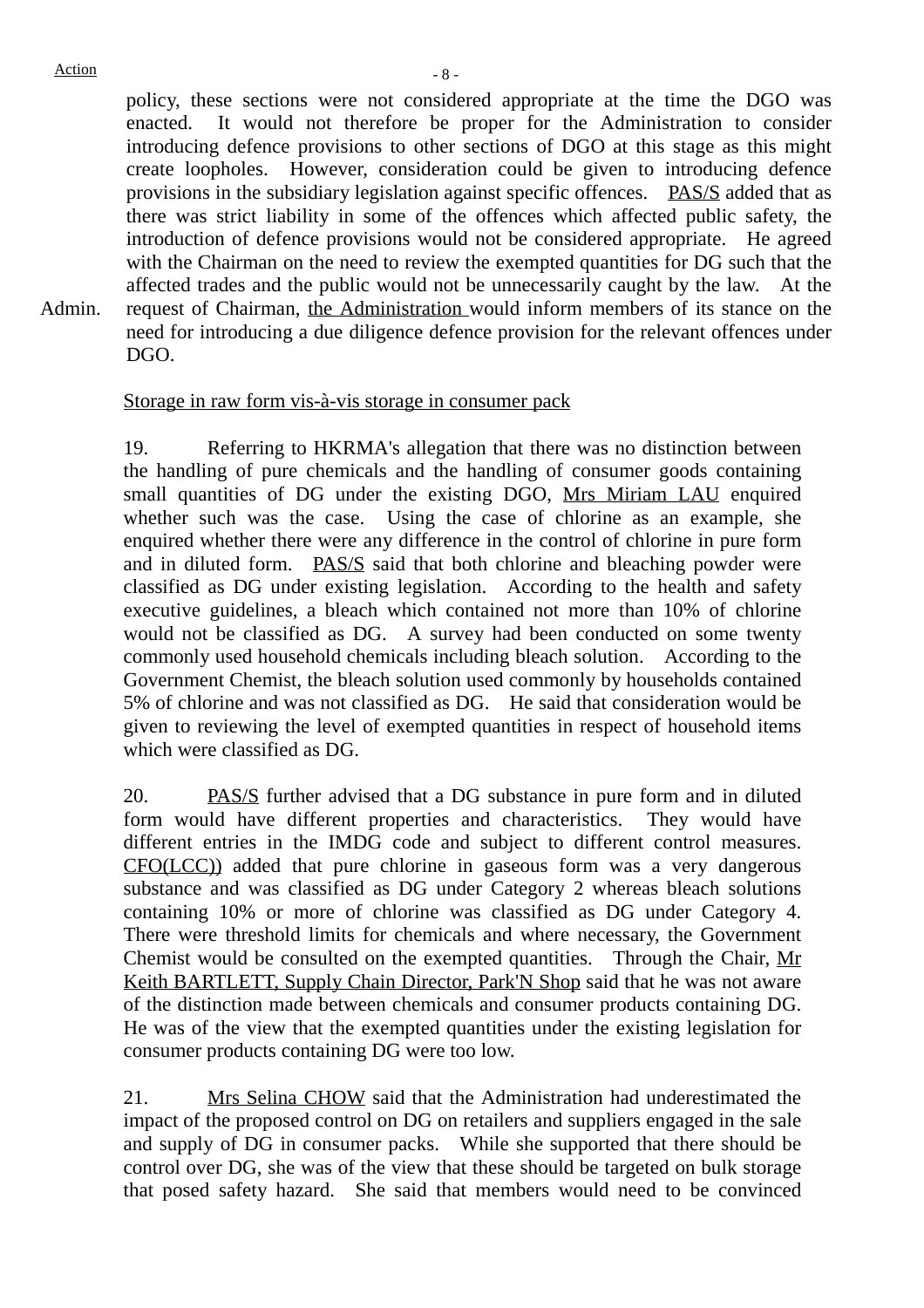about the Administration's proposals on the control of DG in consumer packs. It appeared to her that the Administration had not fully taken into account the impact of the Bill on the trade and the general public. Issues such as levels of exempted quantities for DG in consumer packs would need to be carefully assessed in consultation with the trade. **PAS/S** said in response that the Administration was well aware of the concerns raised and had taken these into consideration seriously. He informed members that under the existing legislation, the exempted quantities might vary according to the conditions of storage. The same principle would also apply in the subsidiary legislation to be introduced. For example, the exempted quantity for wines stored in consumer bottles were higher as compared to wines stored in large containers. The exempted quantity for wines stored in places equipped with sprinklers was also higher.

#### Provisions for exempted quantities and controlling measures

22. Mrs CHOW was concerned whether all of the concerns raised could be addressed in the subsidiary legislation and if not, whether consideration would instead be given to addressing the concerns in the principal legislation. Sharing similar concern Ms Audrey EU pointed out that since subsidiary legislation were mainly technical in nature, the main principles of the Bill should be resolved before the drafting of the subsidiary legislation.  $PAS/S$  said that DGO was an enabling Ordinance which allowed for the detailed controlling measures to be set out in the subsidiary legislation. Reasonable exemptions would be provided for in the subsidiary legislation if these were considered justified.

23. As to what would be provided in the principal legislation and the subsidiary legislation, PAS/S advised that the main legislation would provide for the types of DG that would be brought under control, the licensing arrangements for the conveyance and storage of DG, and the power to make regulations. Detailed arrangements including, inter alia, the setting of exempted quantities for DG would be provided in the subsidiary legislation. In setting the exempted quantities for DG, particularly for those found in consumer packs, care would be taken to ensure a proper balance between safety and convenience. CFO(LCC)) added that there would be a few pieces of subsidiary legislation to be introduced. They covered the full list of DG under control, the exempted quantities, the labeling and packaging requirements, and the Codes of Practice. The subsidiary legislation would be introduced after the passage of the Bill.

24. Noting that the existing exempted quantities would continue to be applied even after passage of the Bill as the new exempted quantities to be proposed in the subsidiary legislation had yet to be drafted, Mrs Selina CHOW was concerned that the retail trade would have to face continuous prosecution actions for storage of DG in excess of exempted quantities. PAS/S said that the purpose of the Bill was to improve the control over DG and to make amendments to certain provisions which had been outdated. As in all other legislation with the enforcement provisions, the enforcing agencies would need to assess each individual case before taking prosecution actions. Where necessary, the enforcement agencies would consult the Department of Justice. While accepting